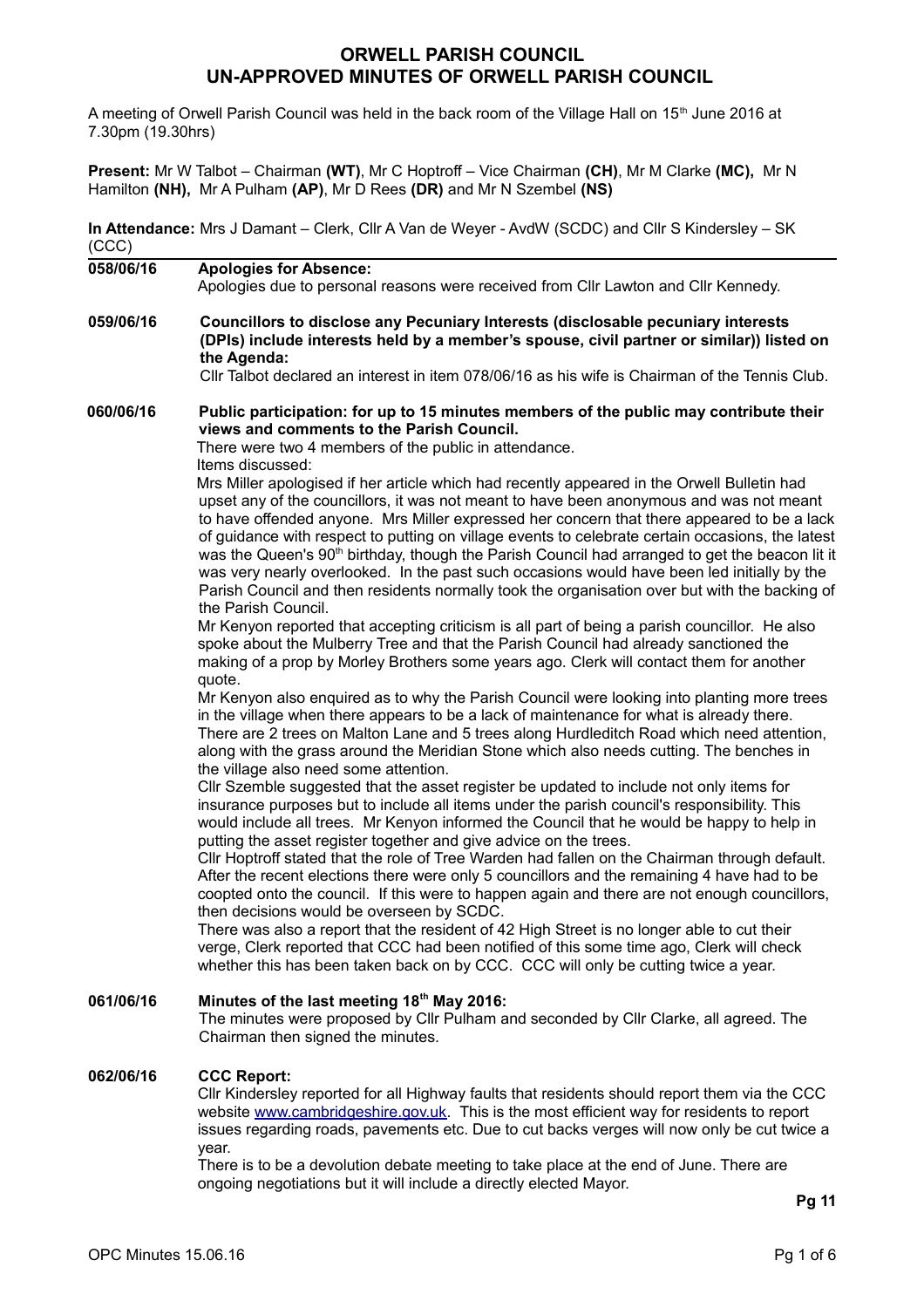There will be not extra housing but money received from the government will allow, housing already planned, to be built quicker. Once the Mayors office is established then other areas may be able to join. At the moment it is only Cambridgeshire and Peter'boro who will be joining however in time Suffolk and Norfolk will be able to join.

Construction along the A14 in Cambridge will begin in the Autumn and will take 3 years to complete.

Cllr Kindersley attended a meeting at Coton in regards to the Local Liaison Forum which has been set up to discuss the City Deal and its possible impact on commuters on the A428 and the Western Orbital. This group should include Orwell as the impacts are far reaching and would have an effect on Orwell.

There is objection to the proposed P&R at Madingly Mulch and should be a Park, Cycle and Ride (P&C&R) on A603 (on the other side of the roundabout from Barton/M11 – Dumpling Farm)

P&R to be at Foxton Station

These decisions will have an affect on many villages in this area. Many of those who were at the meeting are not from this area, but they had not included people from those villages who will be affected. The City Deal will have an impact on Orwell needs to get involved, it appeared that many villages were represented but many of them had not been officially invited.

Q.Cllr Szemble enquired if the Liaison group is set by the City Deal? A. Yes

Q. Cllr Pulham enquired as to who makes the decision as to who can join the Mayor's authority.

A. The Mayor

Q. Cllr Hoptroff enquired, with regards to devolution and the building of those developments already approved. Developers are delaying starting on these developments and can now be charged rates by District Councils. Governments paying developers to speed up is wrong. Q. Cllr Pulham enquired if P&R charges are to be increased?

A. An offer has been put forward by Stagecoach, they have not paid the exit fees due to them loosing money so buses will have an increase. It is estimated that there has been an increase of 7,000 vehicles in Cambridge.

Cllr Kindersely also reported that there is to be a £1 charge for reserving library items,

## **063/06/16 SCDC Report:**

SCDC will be holding an extraordinary meeting to discuss devolution on the  $28<sup>th</sup>$  June 2016. The City Deal is looking at restricting vehicles into Cambridge, they are not looking at introducing a congestion charge but are looking at business parking. During rush hour time there will be road closures thus directing traffic a particular way. However, at the forum held in Coton on  $14<sup>th</sup>$  June, it was agreed that congestion charges should be relooked at. There is to be a review of the Neighbourhood Planning process. The service agreement is

too complicated and will be relooked at. The Planning Act makes it easier to build on brownfield sites, SCDC will soon be looking at new areas being put forward.

Q. Cllr Pulham enquired that at a recent meeting the question of council housing was made with regards to the lack of new houses.

A. Cllr Van de Weyer informed the meeting that the introduction of new policies has had a direct impact on the building of new council housing. The reduction in council rents is a major factor, as the revenues from this is what would have been used to build new houses. Q. Is it known why the proposed development on Hurdleditch Road was not discussed at SCDC?

A. One of the other applications which was to be heard on the same day had challenged the weight against the development in connection to Group Village classification. The developers through their ability to make a legal challenge questioned this. SCDC have to be certain on why they are rejecting a proposal so it was decided to relook at the proposal and therefore all those developments which were along the same lines were also deferred until a later date. The new date is  $6<sup>th</sup>$  July.

#### **064/06/16 Article 4 Directions to remove permitted development rights from public houses:** SCDC have now put The Chequers (public house), 22 Town Green Road onto the Asset Register.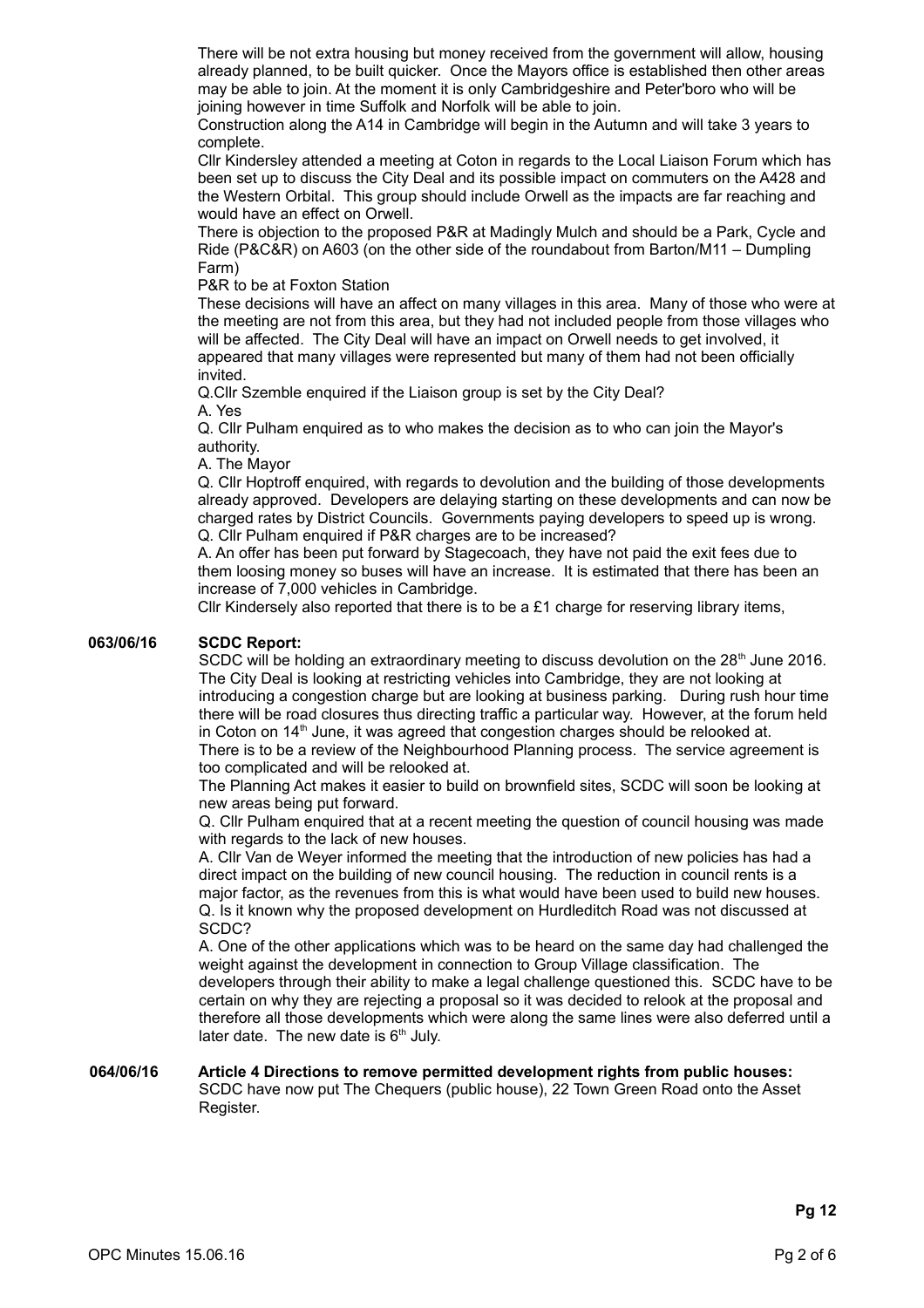### **065/06/16 Planning: WT, CH, AP, MC and DR** *(Town and Country Planning Act 1990 schedule 1, paragraph 8)* **(Full planning minutes with comments are available on line or from the Clerk).**   *Planning meeting held on Monday 16th May 2016*

**Land at Hurdleditch Road,S/3190/15/OL** - Planning application has been amended -Transport statement (update) and *Revised illustrative master plan.* As Orwell had not received the plans in time for the meeting this will be discussed at another planning meeting. Parish Council agreed to send their concerns over the amended application with regards to parking, bus route and children's safety.

## **Planning meeting held on Tuesday 31st May 2016**

**Land at Hurdleditch Road,S/3190/15/OL** - Planning application has been amended. The Parish Council were meeting to discuss if they needed to include any other items for the Planning Committee Meeting on  $1<sup>st</sup>$  June at SCDC. However, the application has been withdrawn by SCDC at 4.45pm on 31<sup>st</sup> May, so will no longer be heard on 1<sup>st</sup> June. This will now be rescheduled for 6<sup>th</sup> July. This was due to advice from SCDC own legal team and not a Parish Council decision.

## *Planning meeting held on 15th June 2016 – Verbal report*

Hurdleditch Development: Cllr Szembel has been working on the transport schedule for the school which has to establish car parking spaces.

Cllr Hoptroff enquired as to how you can get the developer to relook at this? Cllr Szembel stated that if you can get CCC to rethink they can respond to the transport issues/concerns.

Cllr Szembel explained to councillors the importance of the S106 contributions and the possible consequences. If the application is refused by SCDC and goes to appeal then there will be no option in getting a better S106 deal. At the moment the developments have offered a piece of land, this may not be exactly what is wanted but it is actually more then they have to offer. This leaves the Parish Council in difficult position as they have to decide if they want the developers to consider the land option without prejudicing themselves but if the application goes to appeal and wins then the offer of land may be withdrawn. At the moment there has been no clarification on the land being offered, it has not been put on the S106 agreement.

The development is not wanted but if it does go ahead can the issue of land still be addressed? The size of the development does not warrant the size of the land being offered. It was agreed by all present that there should be another meeting of the planning committee prior to the meeting scheduled by SCDC on the  $6<sup>th</sup>$  July. A planning meeting to be held on the  $4<sup>th</sup>$  July at the pavilion.

# **066/06/16 Neighbourhood Planning:**

The Chairman reported that he has met, through his work, some parishes who are now looking more seriously into neighbourhood plans. It was agreed that an article be put into the Bulletin asking for residents to put themselves forward to form a Steering Group. Melbourn have just submitted there plan so they may be able to help. **Action: WT**

#### **067/06/16 Development Proposal on Hurdleditch Road (next to the primary school)** S106 contributions

See item 065/06/16

## **068/06/16 Insurance:**

This has been checked by Cllr Rees and Cllr Szembel. Clerk is presently putting together a report on 'Financial Risk' for Councillors. It was agreed to accept the insurance cover, however there maybe some additional items to be included once the report has been looked at. **Action: Clerk/NS Action: Clerk/NS** 

## **069/06/16 Clunch Pit:**

Application for the Parish Council to reimburse the Clunch Pit for payment of insurance at £246.38.

It was proposed by Cllr Hoptroff to accept this application, seconded by Cllr Rees all agreed.

## **070/06/16 Community Benefit:**

Youth Club application for funding for £222.82 to go towards equipment for the youth club. It was proposed by Cllr Pulham to accept this application, seconded by Cllr Szembel, all agreed

An application for two new benches has been received from Chapel Orchard. It was proposed by Cllr Pulham that the council purchase these benches, seconded by Chairman, all agreed.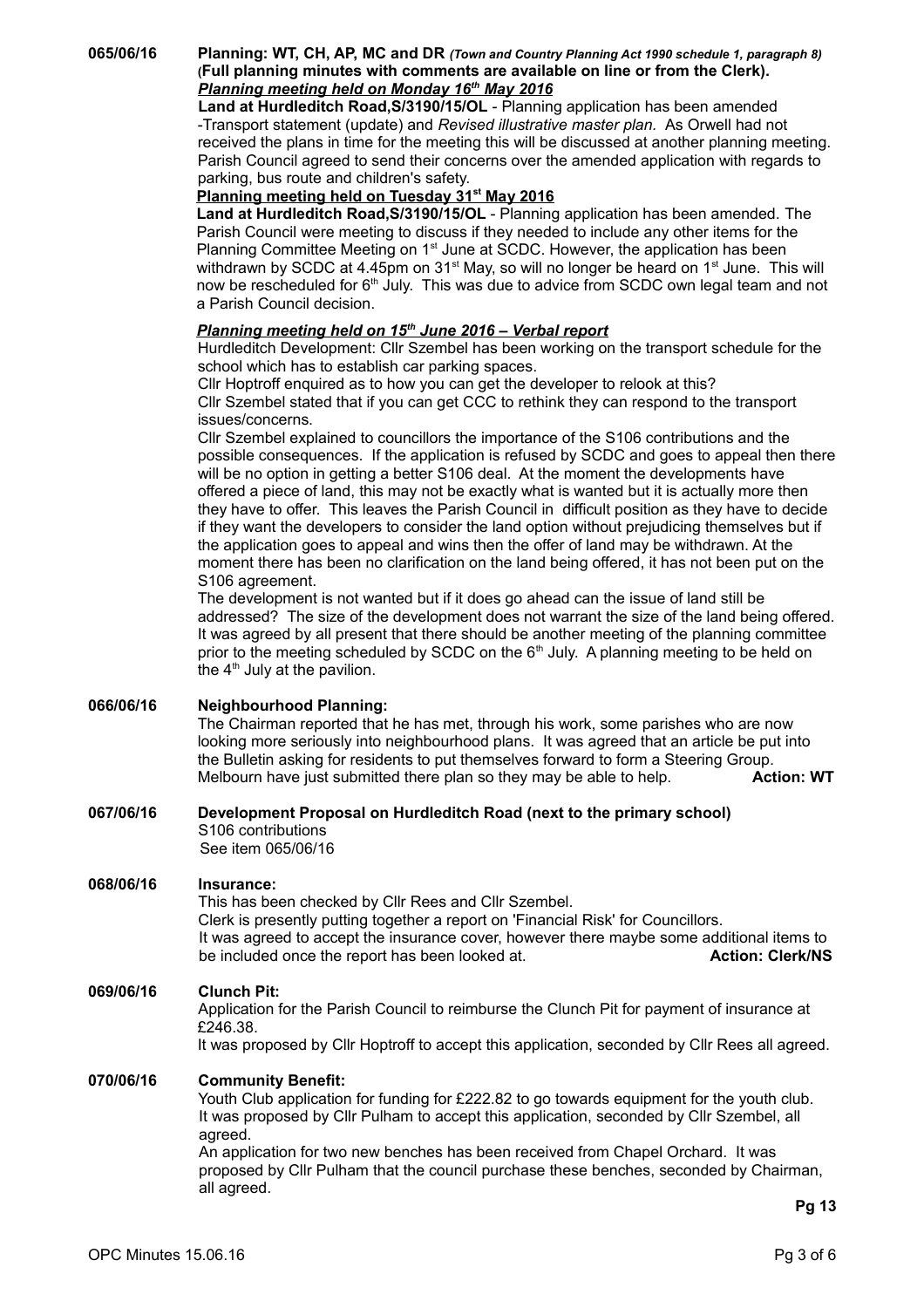Clerk has made enquiries to the cost of purchasing four benches, as there is already an order for two benches which will be placed in the recreation ground from Sovereign. The cost of each bench will be £270.00 +vat and will be taken from S106 funding. **Action: Clerk**

#### **071/06/16 Warden Scheme:**

Request for funding, of at least, £525.00.

It was proposed by Cllr Szembel to accept this request, seconded by Cllr Hamilton all agreed.

A notice for a new warden has been placed in the Bulletin. Chairman will be meeting with Mrs Maggie Galan to look at ways of improving the scheme. **Action: WT**

## **072/06/16 Financial Matters:**

1. Financial Statements for June 2.Payments and Additional payments for *June Local Government Act (LGA); Public Health Act (PHA); Open Space Act (OSA)*

### **Payments awaiting authorisation**

| Salaries                   | £ | 952.87      | 0        | June salary                        | LGA 1972 s226   |
|----------------------------|---|-------------|----------|------------------------------------|-----------------|
| Inland Revenue             |   | 203.44<br>£ | 0        | June PAYE/NI                       | LGA 1972 s226   |
| MPC                        |   | 90.00       | 0        | office rent June                   | LGA 1972 s133   |
| Herts & Cambs              | £ | 132.00      | 22.00    | Grass cutting for BG               | OSA 1906 s9/10  |
| Herts & Cambs              | £ | 66.00       | 11.00    | Grass cutting at Rec               | OSA 1906 s9/10  |
| David Chappell             | £ | 69.55       | 0        | plumbing repairs in pavilion       | LGA 1972 s133   |
| Stationery Cupboard £      |   | 18.00       | 3.00     | <b>Printing for Annual Meeting</b> | LGA 1972 s133   |
| Cambridgeshire Acre £      |   | 54.00       |          | Annual Membership                  | <b>LGA 1972</b> |
| <b>Community Action</b>    |   | £1279.76    | 0        | Annual Insurance                   | <b>LGA 1972</b> |
| <b>Hales Printers</b>      | £ | 993.00      | 0        | Warden Scheme printing             | LGA 1972 s144   |
| <b>Clerk Expenses</b>      | £ | 15.66       | 0        | <b>Expenses</b>                    | LGA 1972 s113   |
| Eon                        | £ | 62.01       | 3.10     | Electric for pavilion              | LGA 1972 s133   |
| <b>DC Window</b>           | £ | 48.00       | 0        | Bus shelter cleaning               | OSA 1906 s9/10  |
| Herts & Cambs              | £ | 132.00      | 22.00    | <b>Grass cutting BG</b>            | OSA 1906 s9/10  |
| <b>Clunch Pit Trustees</b> |   | 246.38      | $\Omega$ | Insurance reimbursement            | LGA 1972 s133   |

**Additional payments:** Shaded. These costs have already been agreed or are ongoing payments but may not have appeared on the agenda. **Deposits:**

| <u>Deposits.</u>   |          |                          |
|--------------------|----------|--------------------------|
| Various            | £435.00  | <b>Bulletin payments</b> |
| Wimpole PC         | £ 696.00 | <b>Bulletin payment</b>  |
| Lawton             | 10.00    | Allotment payment        |
| <b>Tennis Club</b> | £1200.00 | MUGA account             |
| Hoptroff           | 20.00    | Allotment payment        |
|                    |          |                          |

Finances were proposed by Cllr Hoptroff to be correct, seconded by Cllr Szembel, all agreed.

#### **073/06/16 A10 Corridor Group and Survey:**

Survey to be sent out to all councillors.

## **074/06/16 HM Queen's 90th Birthday Celebrations:**

Clunch Pit BBQ celebrations – Tickets can be obtained from the shop and the hairdressers. The insurance cover has been agreed with the insurers. The village show organisation will pay for refreshments.

Tree and bulb planting **–** deferred to the next meeting

### **075/06/16 Oatlands:**

Chairman reported that residents were happy with the response from SCDC in looking into their concerns regarding foul odours from the sewage treatment facilities, however they have not received any formal response on what has or will be done. Cllr Szembel put forward that the residents at Oatlands should set up their own residents association and follow this through themselves, Cllr Hoptroff agreed with this, all agreed. Chairman will contact the residents at Oatlands. **Action: WT**

### **076/06/16 Recreation Ground:**

- Play equipment weekly inspection – Caretaker has inspected the equipment and it appears to be in working order.

The new equipment has now been installed.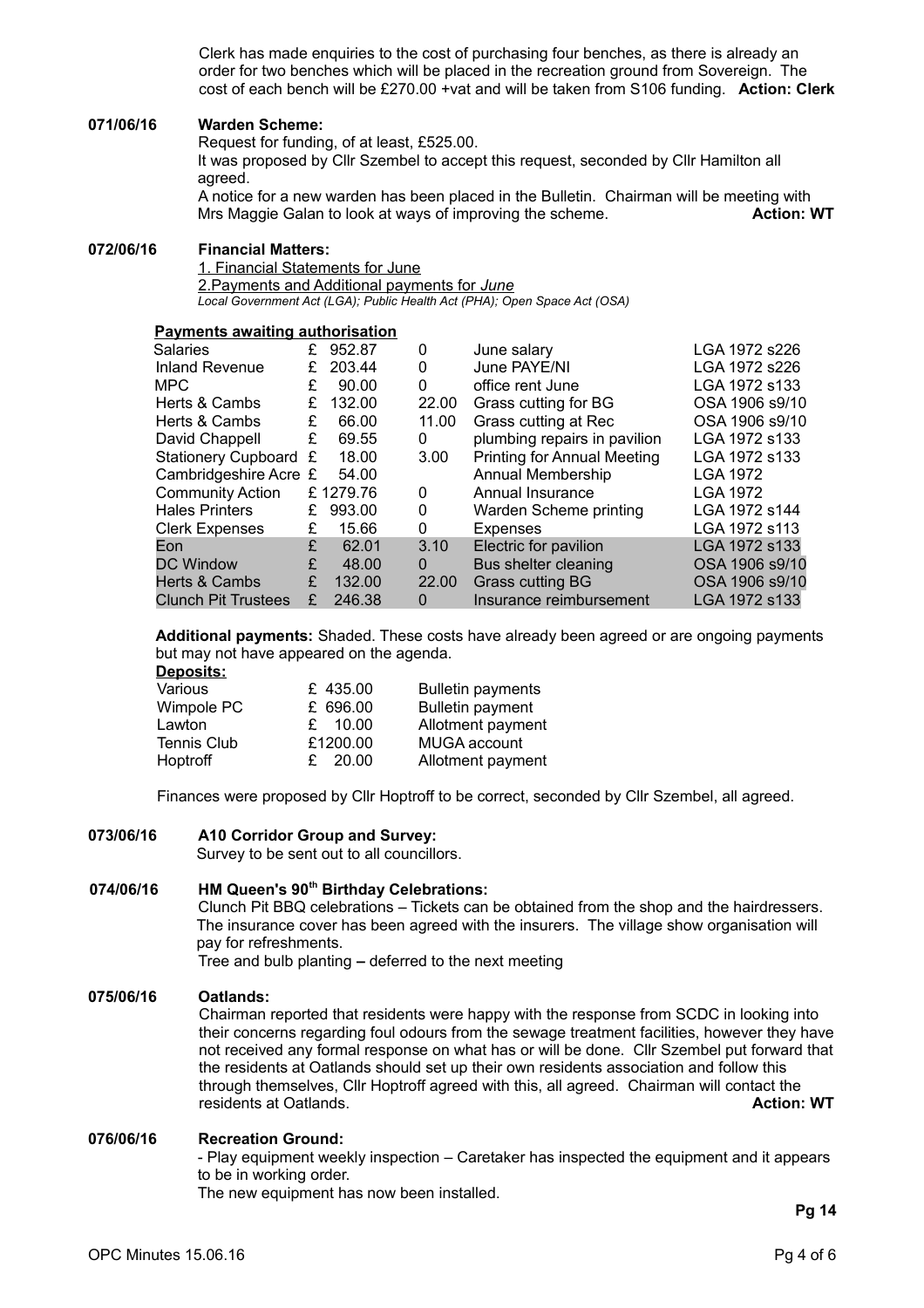Quotes for refurbishing the toddlers equipment were received from Wicksteed Play Equipment and Mr David Chappell. It was proposed by Cllr Pulham that as the equipment only needed refurbishing that the quote from Mr Chappell should be accepted. Proposed by Cllr Pulham, seconded by Cllr Hoptroff all agreed. Work will be carried out after  $16<sup>th</sup>$  July. Wicksteed Play Equipment - £1920.00 + vat

David Chappell - Repair and paint frame £390.00 (no vat) (£70.00 for materials).

**077/06/16 Redevelopment of the Recreation Ground:** Deferred

#### **078/06/16 Tennis Courts:**

Chairman declared an interest but did not leave the room as he had information and no costings were being discussed.

Chairman reported that the Tennis Club are aware that it is a MUGA facility and not just a tennis court. The courts need cleaning and lines painted (tennis, 5-aside football and netball). Clerk to gain quotations to have the courts cleaned and line painted. Cllr Szembel requested that the clerk get confirmation that the courts are safe to play on, otherwise they should be taken out of action. **Action: Clerk** Request for flood lighting – this needs clarification from the Tennis Club as to what they are

requesting.

Is there an agreement between the Tennis Club and the Parish Council with regards to the use of the MUGA? Clerk to investigate what the arrangements were. **Action: Clerk**

#### **079/06/16 Correspondence and Clerk's Report:**

**Parish Council Pensions:** Clerk attended the recent talk regarding pensions. The Clerk will put together a report on pension providers, the parish council will then have to make a decision on which provider they wish to carry out the pensions for those staff of the parish council who are entitled to join the scheme.

SCDC Liaison Meeting on the 13<sup>th</sup> July – Chairman and Cllr Hoptroff or Cllr Pulham to attend. It was agreed by all that the speed stickers are not needed at this moment.

## **080/06/16 Volac:**

Chairman reported that he had met with Volac representatives and will have another meeting next month to discuss what has happened. . CCC Highways implemented an environmental policy 'sustainable transport'. However, there is not sufficient public transport to Orwell to make this policy practical and the result is that there is not enough car parking facilities for their staff. Chairman will contact Cllr Kindersley to address this issue. **Action: WT**

## **081/06/16 Village Maintenance:**

**New Prop for the Mulberry Tree branch:** Quote has been received from Andrew Klose. They are presently awaiting for Mr Damant (Estate Manager at Wimpole NT), who has been away, to take a look at the tree and recommend a design so that the branch/tree is not damaged. See also item 060/06/16.

Cllr Rees enquired why there is not a plaque or history of the Mulberry Tree? DR will make some enquries. **Action: DR**

**Tree at Lordship Close:** The tree officer at SCDC notified the parish council that the tree located in the ditch at Lordship Close is not dangerous. Cllr Hamilton believes that the work done was about three years ago and appears to be top heavy. Mr Kenyon agreed to look at the tree.

Chairman offered his thanks to Mr Kenyon for his offer of help with the asset register and for the tree list.

### **082/06/16 Councillors' Reports and Areas of Responsibility:**

Cllr Hamilton – The work on the new toilets at the Village Hall has now been completed. Cllr Hoptroff – Can the editor of the bulletin put the Highways link into the bulletin. Cllr Rees – The repairs to the footway at Cross Lane Close has now been completed. The hedge on the footpath at the side of the Church is overgrown, Clerk to ask grass cutters to cut back the churches side and to write to the householder to ask if they could get their side of the path cut back. **Action: Clerk Action: Clerk Action: Clerk** 

### **084/06/16 Clerk Vacation:**

Clerk will be away from the office from  $20<sup>th</sup>$  June until  $24<sup>th</sup>$  June. Mrs Walmseley has agreed to cover the office, Meldreth Parish Council have already agreed to this so will share the cost. It was proposed by Cllr Clarke and seconded by Cllr Pulham that this would be acceptable agreed by all.

**Pg 15**